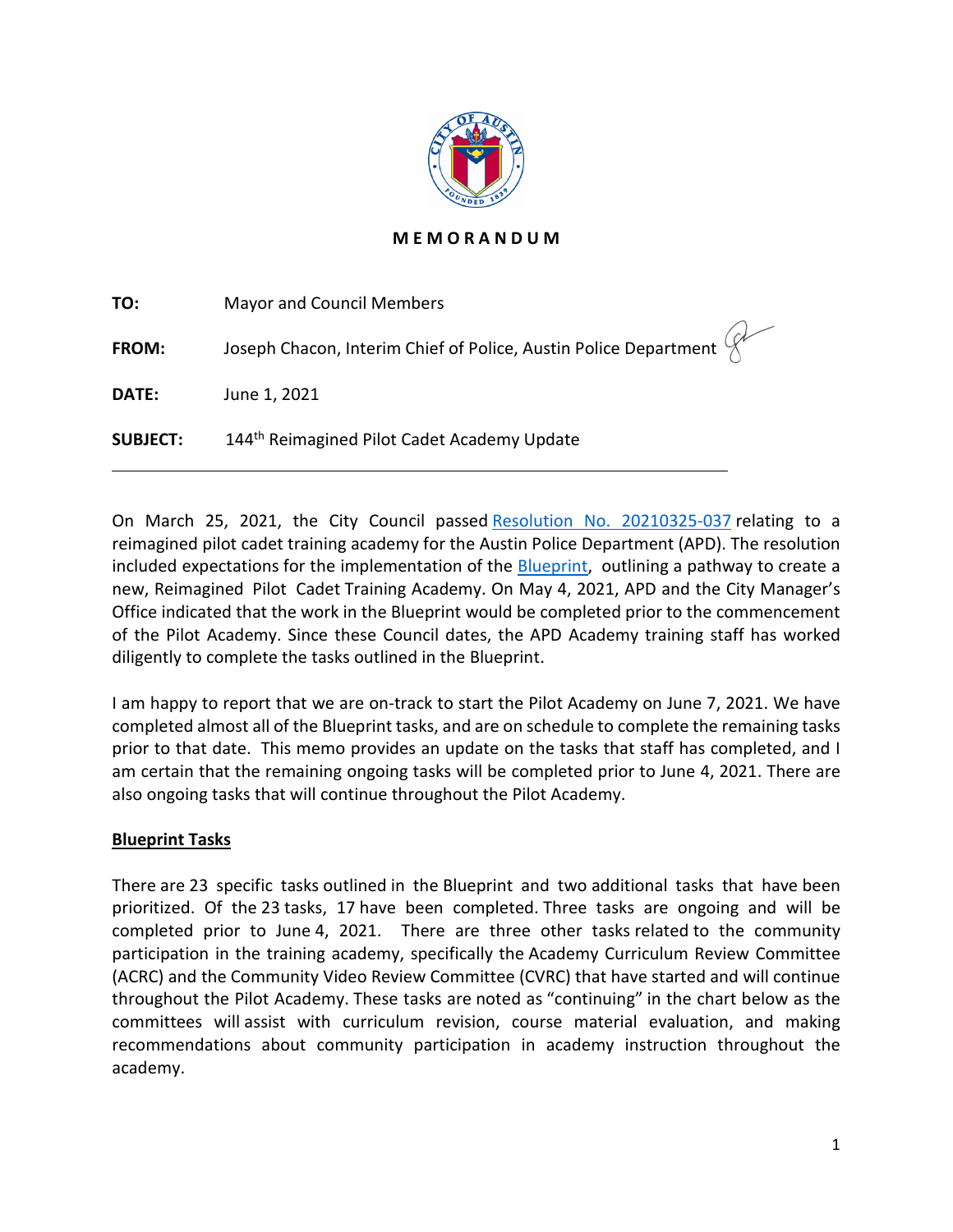#### **Community Involvement**

The ACRC has assumed the responsibility of reviewing academy class lesson plans. Currently, 16 members form the committee representing the Austin community, the Equity Office, the Office of Police Oversight, Victim Services, APD, and academics from Texas State University. The department has issued contracts for all non-City committee members. The committee is reviewing academy lesson plans to make recommendations relating to and the confirmation of the inclusion of Diversity, Equity, Inclusion (DEI) content, active learning components, emphasis of de-escalation, community teaching, Spanish language instruction, and traumainformed training. This committee is also reviewing presentations, handouts, and other materials used at the academy instruction to verify that all elements noted are incorporated in the class materials. Since its inception, the full committee has met three times, with a fourth full committee meeting scheduled for the week of June 7<sup>th</sup>. The ACRC is expected to meet monthly thereafter, and workgroup meetings will occur every two weeks. The ACRC will continue to work on the academy curriculum beyond the 144<sup>th</sup> Academy class as this function is envisioned as a critical component to provide perspective on all academy development moving forward.

The CVRC has resumed the responsibility of reviewing all video materials that will be used in the Pilot Academy. Currently, nine members form this committee, including Austin community members and staff members from the Equity Office, APD, and multiple local universities. They have met six times since inception, and a review of videos is underway. The committee is scheduled to meet 22 times by February 28, 2022, to provide perspectives on any videos to be shown in the academy, including review of DEI content and emphasizing de-escalation. The CVRC will also prepare a final report for the community summarizing its work.

#### **Culture of Adult Learning**

Academy faculty have revised the curriculum to include principles of adult learning and active learning activities. The four key principles to adult learning instruction that have been utilized to frame the changes include:

(1) engaging cadets in decisions about how training is planned, delivered, and executed;

(2) incorporating cadets' past experiences into the learning process to provide context to their learning;

(3) incorporating problem-solving instead of memorization for assimilating information; and

(4) emphasizing practical use of the information in the future.

All areas of instruction in the Pilot Academy have incorporated active learning activities. These active learning activities incorporate discussion, practice, review, and application. As these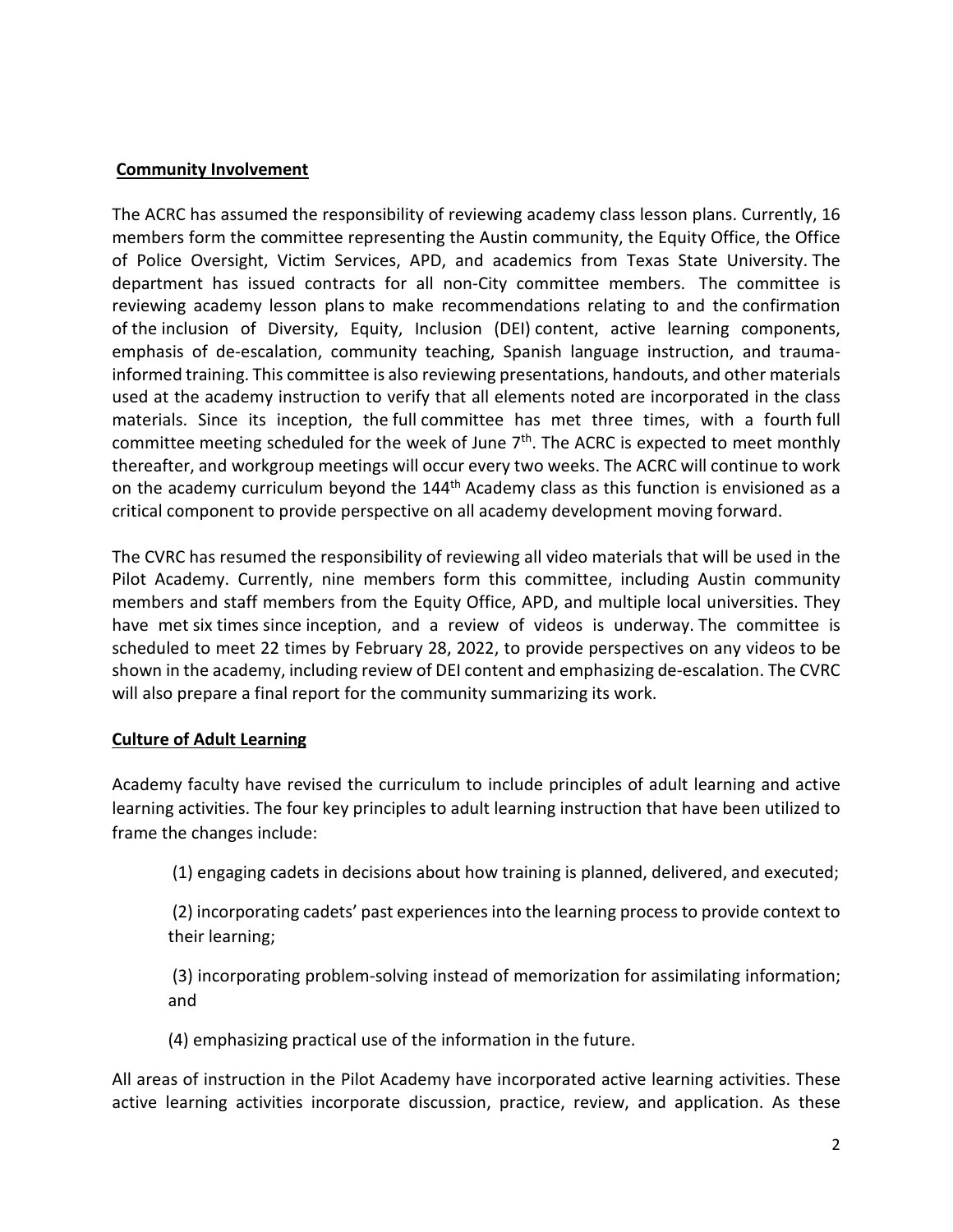activities activate cognitive networks that are different from those activated by reading or listening, cadets can learn and retain new information more effectively with this approach.

### **Transformational Change**

In addition to the Blueprint tasks, the department has begun the Groundwater Analysis training conducted by Joyce James Consulting. This training focuses on the need for systemic change in institutions like policing. The training emphasizes that all systems and institutions are built on a racial hierarchy which produces racial inequalities. Beyond the content, the training creates a forum where APD staff can discuss these issues with Austin community members, hearing distinct perspectives from different groups related to interactions with the police.

APD Executive and Command, Police Activities League, and Recruiting staff, and all academy faculty have completed the initial two-day training. Future training of the Groundwater Analysis will include all Field Training Officers (FTO) and all cadets, including the cadets of the pilot 144<sup>th</sup> class. In addition, all FTOs will complete a refresher course consistent with the principles guiding the 144<sup>th</sup> Academy class before the February 2022 graduation.

# **Independent Evaluation**

The City of Austin has retained Kroll & Associates to serve as the Independent Evaluator of this Pilot Academy. On May 27, 2021, a meet and greet was held between all academy staff and the Kroll evaluation team. This meeting aims to introduce the Kroll team to academy staff and set expectations for the evaluation.

Kroll will begin their evaluation on June  $7<sup>th</sup>$  and will observe classes in person beginning June 21, 2021. They will meet again with the academy staff in person on June 22<sup>nd</sup>.

Our goal throughout this process has been to create a new, reimagined police academy. With the support of the City Manager's office, City staff, and our community partners, I am confident that the department is on the right path to achieving that.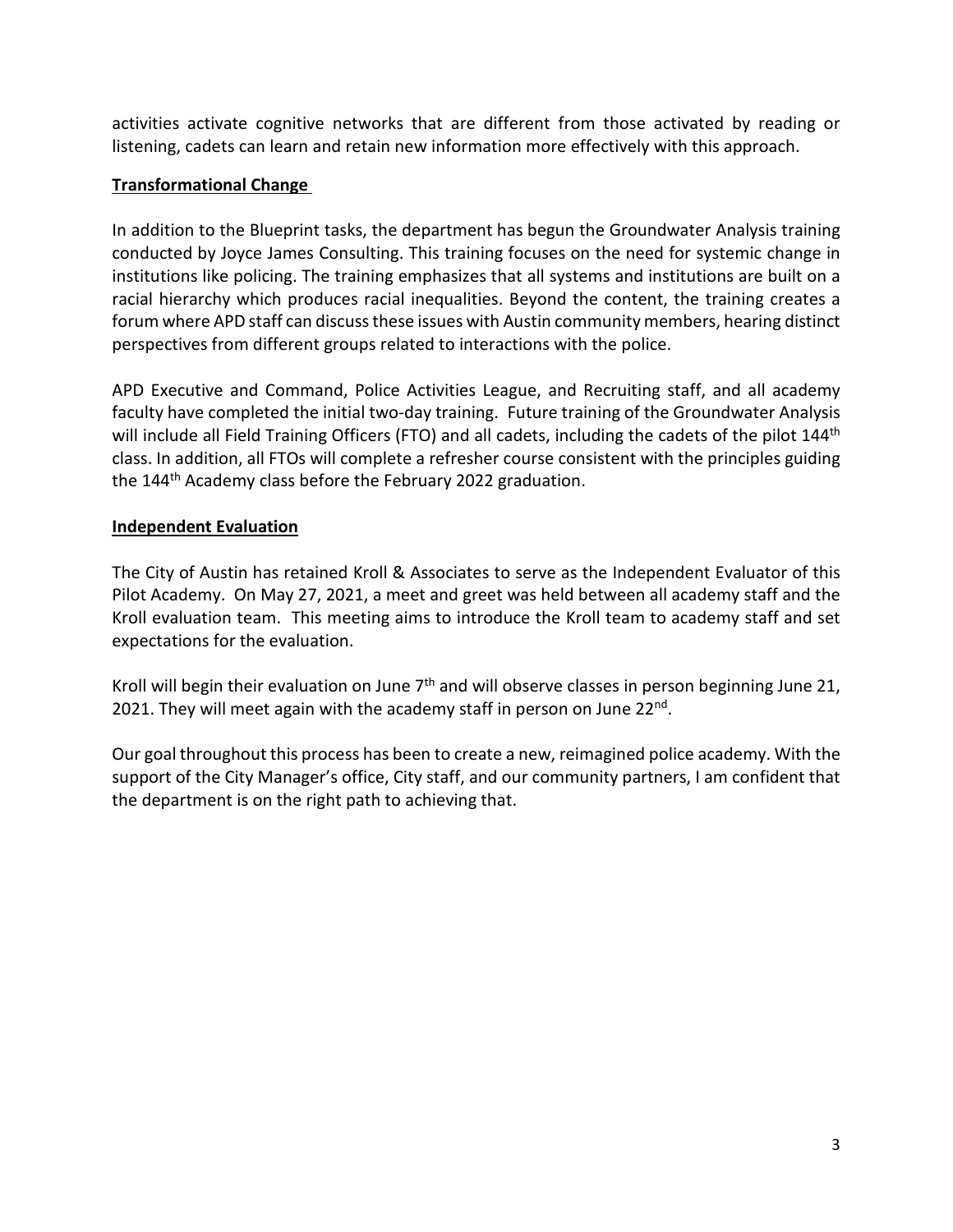# **Table 1: Blueprint Status**

| <b>Task</b>  |                                                                                                                                | <b>Status</b> | <b>Notes</b>                                                                                                                                                                                                                         |
|--------------|--------------------------------------------------------------------------------------------------------------------------------|---------------|--------------------------------------------------------------------------------------------------------------------------------------------------------------------------------------------------------------------------------------|
| <b>MARCH</b> | $(1)$ New training manager within<br>command staff                                                                             | Complete      |                                                                                                                                                                                                                                      |
|              | (2) Evaluate course schedule to<br>implement active learning<br>opportunities                                                  | Complete      | All lesson plans have been reviewed<br>and revised, and now includes at<br>least one active learning<br>component. Also see #19 Academy<br>Curriculum Review (ACR).                                                                  |
|              | (3) Establish Academy Curriculum<br>Review (ACR) Committee                                                                     | Complete      | Committee members have been<br>selected; term details finalized April<br>24, 2021; contract terms to be<br>delivered to committee members<br>week of April 26, 2021.                                                                 |
|              | (4) Confirmation of the History of<br>Race & Policing Course with 8<br>hours of course work                                    | Complete      | This course has been incorporated<br>into the Academy course schedule.                                                                                                                                                               |
|              | (5) Course content evaluated for<br>ways to incorporate Diversity,<br>Equity, and Inclusion (DEI)<br>content                   | Complete      | Courses for DEI content have been<br>identified and incorporate. Also see<br>also #19 ACR review.                                                                                                                                    |
|              | (6) Design evidence-based exit<br>interview and formalize follow-up<br>procedures with the cadets who<br>have left the academy | Complete      | A newly designed in-person exit<br>interview will be administered by<br>either the Academy Division<br>Manager or the Training Supervisor.<br>An online exit survey will also be<br>administered to cadets who leave<br>the Academy. |
| <b>APRIL</b> | (7) Hiring of Training Supervisor                                                                                              | Ongoing       | Interviews have been completed<br>and the top candidate has been<br>identified. A second candidate has<br>also been identified in the<br>event that the first does not take<br>the position.                                         |
|              | (8) Outreach to community<br>organizations                                                                                     | Complete      | APD Instructors have reached out to<br>community organizations who<br>previously worked with the<br>Academy. In addition, instructors<br>have begun contacting other                                                                 |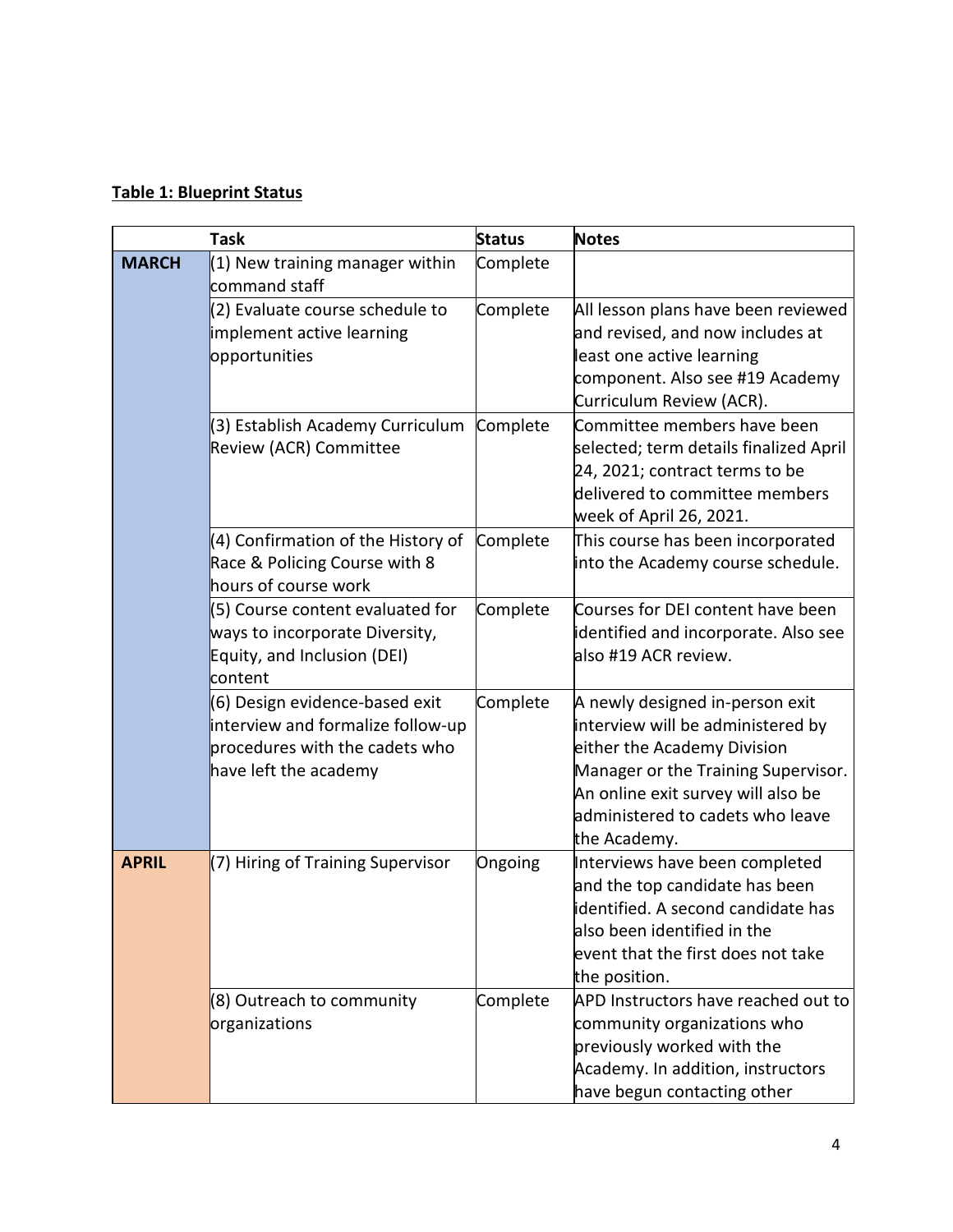| <b>Task</b>  |                                                                                                                           | <b>Status</b> | <b>Notes</b>                                                                                                                                                                                                                                                                                                                                                       |
|--------------|---------------------------------------------------------------------------------------------------------------------------|---------------|--------------------------------------------------------------------------------------------------------------------------------------------------------------------------------------------------------------------------------------------------------------------------------------------------------------------------------------------------------------------|
|              |                                                                                                                           |               | community groups soliciting                                                                                                                                                                                                                                                                                                                                        |
|              |                                                                                                                           |               | community assistance.                                                                                                                                                                                                                                                                                                                                              |
| <b>APRIL</b> | (9) Formalize video review<br>process                                                                                     | Complete      | Video Review Committee has met<br>six times since March 15, 2021, and<br>review process has been adopted.<br>Committee members have met with<br>Academy instructors, and contracts<br>for the community members have<br>been issued.                                                                                                                               |
|              | (10) Finalize course schedule                                                                                             | Complete      | Schedule complete with only minor<br>logistical changes, if they arise.                                                                                                                                                                                                                                                                                            |
|              | (11) Design pilot pre-academy<br>workshop with community input                                                            | Complete      | Workshop content<br>finalized; 34 organizations and<br>panelists confirmed.                                                                                                                                                                                                                                                                                        |
|              | $(12)$ Identification of courses that<br>would be best taught and/or co-<br>taught by various experts in the<br>community | Continuing    | Initial courses have been selected<br>for community teaching, and the<br>ACRC has assumed the role of<br>making additional recommendations<br>via the curriculum review process.<br>These recommendations will be<br>implemented pending availability of<br>subject matter experts and costs.<br>Contract details for community<br>teaching have been established. |
|              | (13) Identify/select/retain subject<br>matter experts and community<br>members to teach in selected<br>courses            | Continuing    | Initial community members have<br>been identified for community<br>teaching. Working with ACRC<br>and community members to identify<br>additional subject matter experts.                                                                                                                                                                                          |
|              | (14) Review final Kroll report and<br>develop and implement action<br>plan                                                | Ongoing       | Kroll Associates, Inc.'s final report<br>recommendations have been<br>reviewed and are addressed below<br>in Table 2.                                                                                                                                                                                                                                              |
| <b>MAY</b>   | $(15)$ Set adult learning theory<br>expectations for academy faculty                                                      | Complete      | Phase 1 review managed by<br><b>Academy Division Manager. All</b><br>lesson plans now incorporate adult<br>learning theory elements.                                                                                                                                                                                                                               |
|              | (16) Formalize academy faculty<br>evaluation/review process                                                               | Ongoing       | Working with identified academic<br>partners to develop<br>evaluation/review process. Draft<br>process and evaluation tools to be<br>complete prior to June 4, 2021.                                                                                                                                                                                               |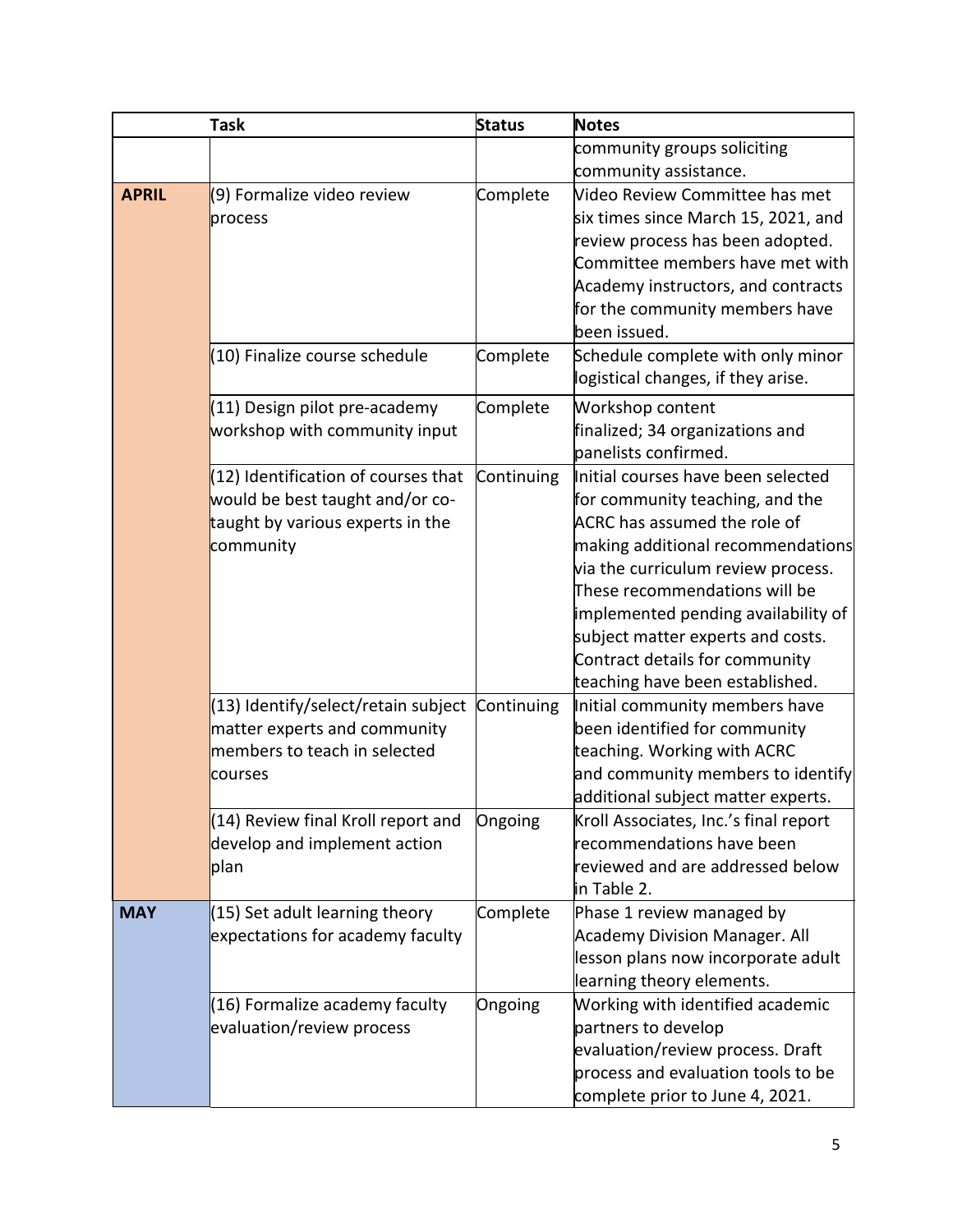|            | <b>Task</b>                                                  | <b>Status</b> | <b>Notes</b>                                                                                                                                                                                                                                                                                                                                                                                                                                                                                                                            |
|------------|--------------------------------------------------------------|---------------|-----------------------------------------------------------------------------------------------------------------------------------------------------------------------------------------------------------------------------------------------------------------------------------------------------------------------------------------------------------------------------------------------------------------------------------------------------------------------------------------------------------------------------------------|
| <b>MAY</b> | (17) Implement groundwater<br>analysis into curriculum       | Complete      | This process has been incorporated<br>into the Academy course<br>curriculum.                                                                                                                                                                                                                                                                                                                                                                                                                                                            |
|            | (18) Review Equity assessment<br>and develop action plan     | Ongoing       | Initial Academy action plan<br>submitted to Equity Office for<br>comments. Additional planning is<br>ongoing to determine the<br>interaction between the Academy's<br>action plan and the Department's<br>overall action plan.                                                                                                                                                                                                                                                                                                          |
|            | $(19)$ Review pilot courses by ACR                           | Continuing    | ACRC review of classes has begun<br>and will continue throughout the<br>Pilot Academy.                                                                                                                                                                                                                                                                                                                                                                                                                                                  |
|            | (20) Final review of any videos<br>selected for use by ACR   | Complete      | Video review committee will retain<br>video review duties during 144 <sup>th</sup><br>Cadet Class. No videos will be shown<br>during the 144 <sup>th</sup> Cadet Class until<br>approved.                                                                                                                                                                                                                                                                                                                                               |
|            | (21) Ensure that trauma-informed<br>training is incorporated | Complete      | APD's Victim Services will have<br>a full-time staff member dedicated<br>to the academy starting in the<br>beginning of June 2021. Three staff<br>members from Victims Services<br>are participating in ACR. Victim<br>Services will be co-teaching "Victims<br>of Crime" and "Domestic Violence"<br>courses and participating in<br>Academy role play. The dedicated<br>staff member will be working with<br>academy staff to determine other<br>opportunities to incorporate<br>trauma-informed training during the<br>$144th$ class. |
|            | (22) Finalize purchase of Learning<br>Management System      | Complete      | Vendor has been selected and<br>funding has been isolated.                                                                                                                                                                                                                                                                                                                                                                                                                                                                              |
|            | (23) Retain independent<br>evaluator                         | Complete      | Kroll Associates, Inc. retrained as<br>evaluator.                                                                                                                                                                                                                                                                                                                                                                                                                                                                                       |

Task 14 involves developing and implementing an action plan related to the final Kroll academy report. The report makes 18 short-term recommendations that are related to the Blueprint tasks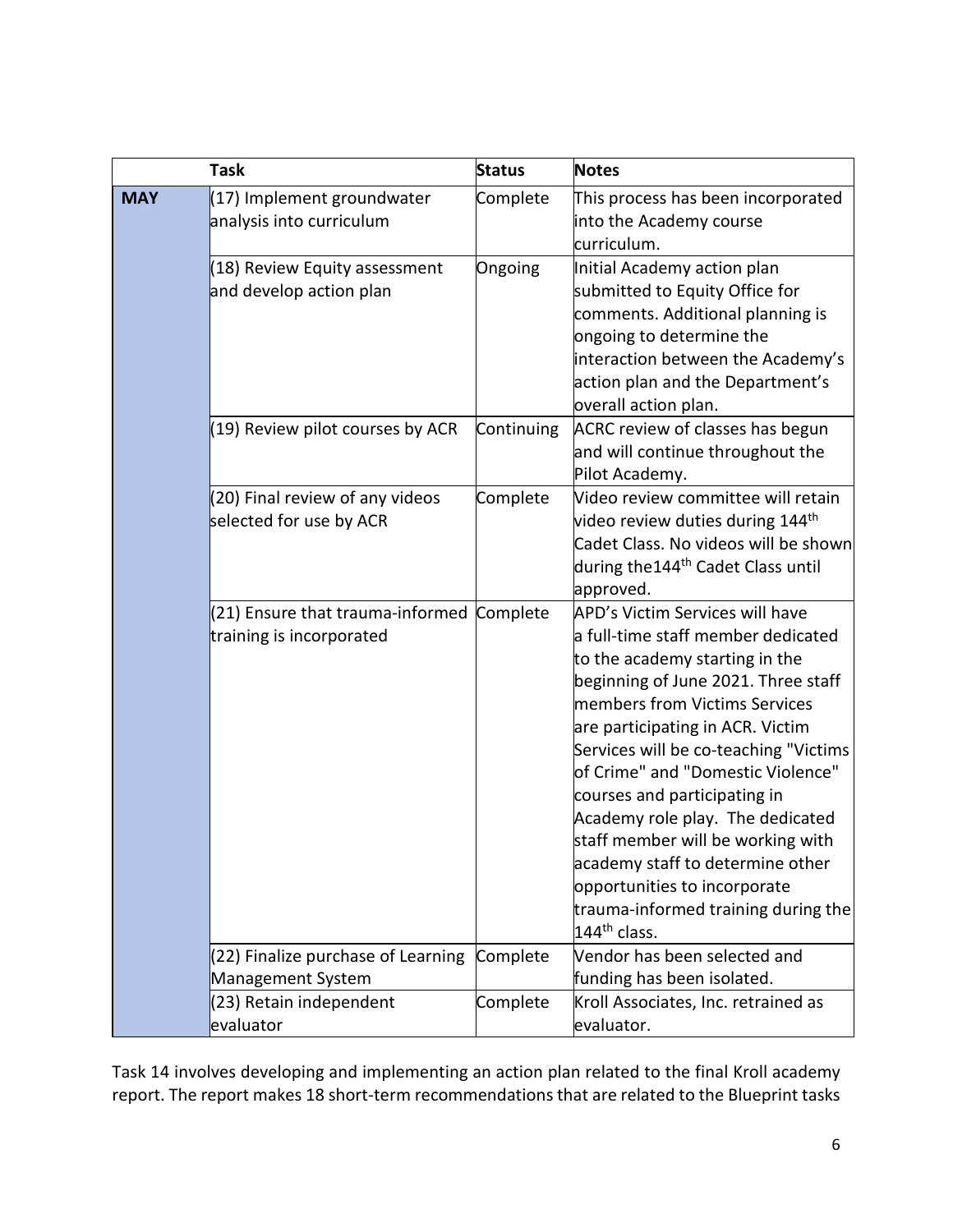noted above. In several cases, the recommendations mirror the Blueprint tasks, while in other cases they are tangential. Table 2 presents the status of these short-term recommendations. **Table 2: Kroll Associates Short-term Recommendations**

| <b>Task</b>                                    | <b>Status</b> | <b>Notes</b>                                 |
|------------------------------------------------|---------------|----------------------------------------------|
| (1) Provide the new Division                   | Completed     | Dr. Anne Li Kringen was hired and authorized |
| Manager with sufficient authority              |               | to make any and all necessary changes to     |
| and the backing of APD leadership              |               | academy curriculum consistent with           |
| to implement and incorporate adult             |               | recommendations from Kroll. Dr. Kringen      |
| and active learning models into                |               | reports to the Assistant Chief over          |
| Academy instruction and to                     |               | Headquarters.                                |
| implement recommendations on                   |               |                                              |
| pages 10-11 of Dr. Villanueva's                |               | Blueprint task 1                             |
| Review Analysis and Strategic Plan.            |               |                                              |
| (2) Hire a Training Supervisor to              | In progress   | Blueprint task 7                             |
| assist the Division Manager in                 | (projected    |                                              |
| updating and standardizing                     | completion    |                                              |
| curriculum according to the adult              | of June       |                                              |
| and active learning models.                    | 2021)         |                                              |
| (3) Procure and implement an                   | Complete      | Blueprint task 22                            |
| automated Learning Management                  |               |                                              |
| System (LMS) by the start of the               |               |                                              |
| 145th cadet class.                             |               |                                              |
| (4) Create an internal curriculum              | Continuing    | This responsibility has been given to the    |
| review committee to evaluate                   |               | ACRC to incorporate community perspectives   |
| current syllabi and curriculum for             |               | into the review process.                     |
| each class. Evaluate for ways to               |               |                                              |
| incorporate DEI content into all               |               | Blueprint tasks 4, 5, and 19                 |
| aspects of training. Ensure that               |               |                                              |
| messaging throughout Academy                   |               |                                              |
| training consistently emphasizes the           |               |                                              |
| ethical responsibilities of policing           |               |                                              |
| and a sensitivity to community                 |               |                                              |
| concerns.                                      |               |                                              |
| (5) Establish and formalize a process Complete |               | Blueprint task 20                            |
| to continue the work of the                    |               |                                              |
| Community Video Review Panel                   |               |                                              |
| (Panel) to allow for regular                   |               |                                              |
| community review and input into                |               |                                              |
| police training videos that were not           |               |                                              |
| reviewed previously.                           |               |                                              |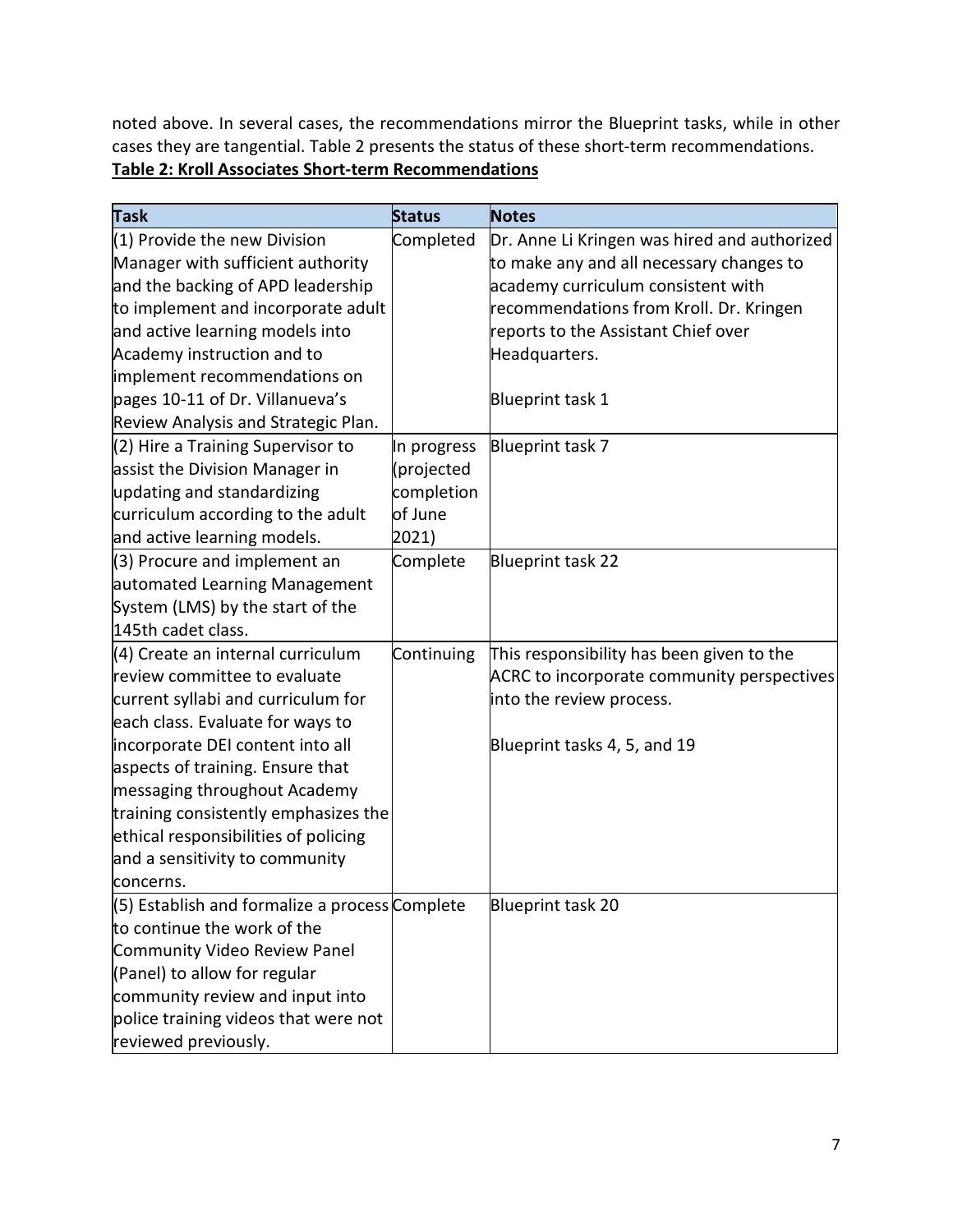| <b>Task</b>                          | <b>Status</b> | <b>Notes</b>                                   |
|--------------------------------------|---------------|------------------------------------------------|
| (6) Replace "Will-to-Win" with a     | Complete      | "Will-to-Win" has been replaced by a "Self     |
| "Self-Defense" exercise near the     |               | Defense" exercise that will occur after cadets |
| end of Academy training. Institute a |               | have been fully exposed to defensive tactics   |
| defensive tactics program early in   |               | instruction. The current schedule shows this   |
| the Academy that teaches cadets      |               | exercise occurring in week 23. Cadets will     |
| proper defensive tactics before they |               | have previously received training in all       |
| are tested in aggressive fight       |               | aspects of defensive tactics, as well as       |
| scenarios. Testing and challenges    |               | communication, de-escalation, and              |
| should occur after Physical Training |               | community engagement prior to this             |
| when recruits are warmed up and      |               | exercise.                                      |
| stretched out to reduce injuries.    |               |                                                |
|                                      |               | APD will ensure to emphasize "defending        |
|                                      |               | oneself" and "self-defense" to address the     |
|                                      |               | "warrior vs. guardian" issue and will ensure   |
|                                      |               | that cadets are properly warmed up and         |
|                                      |               | stretched to reduce potential injuries.        |
| (7) Modify or eliminate sandpit and  | Complete      | This practice has been eliminated as of Feb.   |
| sandbag exercises and other          |               | 1, 2021 per instructions of APD leadership.    |
| military-style punishments.          |               |                                                |
| (8) Expand physical fitness training | Complete      | APD has agreed to separate academic            |
| to a daily regimen and ensure that   |               | training from physical fitness, team building  |
| physical fitness, team building      |               | and other physically and psychologically       |
| exercises, and other physically and  |               | stressful training exercises, and to place all |
| psychologically stressful exercises  |               | physical fitness activities on the calendar.   |
| are completely separated from        |               | APD has incorporated daily PT into the         |
| academic, classroom-based            |               | calendar for the first 12 weeks of Academy     |
| training.                            |               | training and scheduled PT for 3 times per      |
|                                      |               | week in the remaining 18 weeks of training.    |
| (9) Proactively reach out to         | Complete/     | APD has begun to proactively reach out to      |
| community leaders, activists, and    | continuing    | community members to incorporate more          |
| critics who are willing to work      |               | diverse community perspectives in Academy      |
| productively with APD to present     |               | training. This process has resulted in         |
| genuine community perspectives       |               | community partnerships to support              |
| and concerns about public safety as  |               | community engagement training, curriculum      |
| part of Academy training and         |               | review, video review, and community            |
| community engagement                 |               | teaching.                                      |
| programming.                         |               | Blueprint tasks 8, 9, 11, and 13               |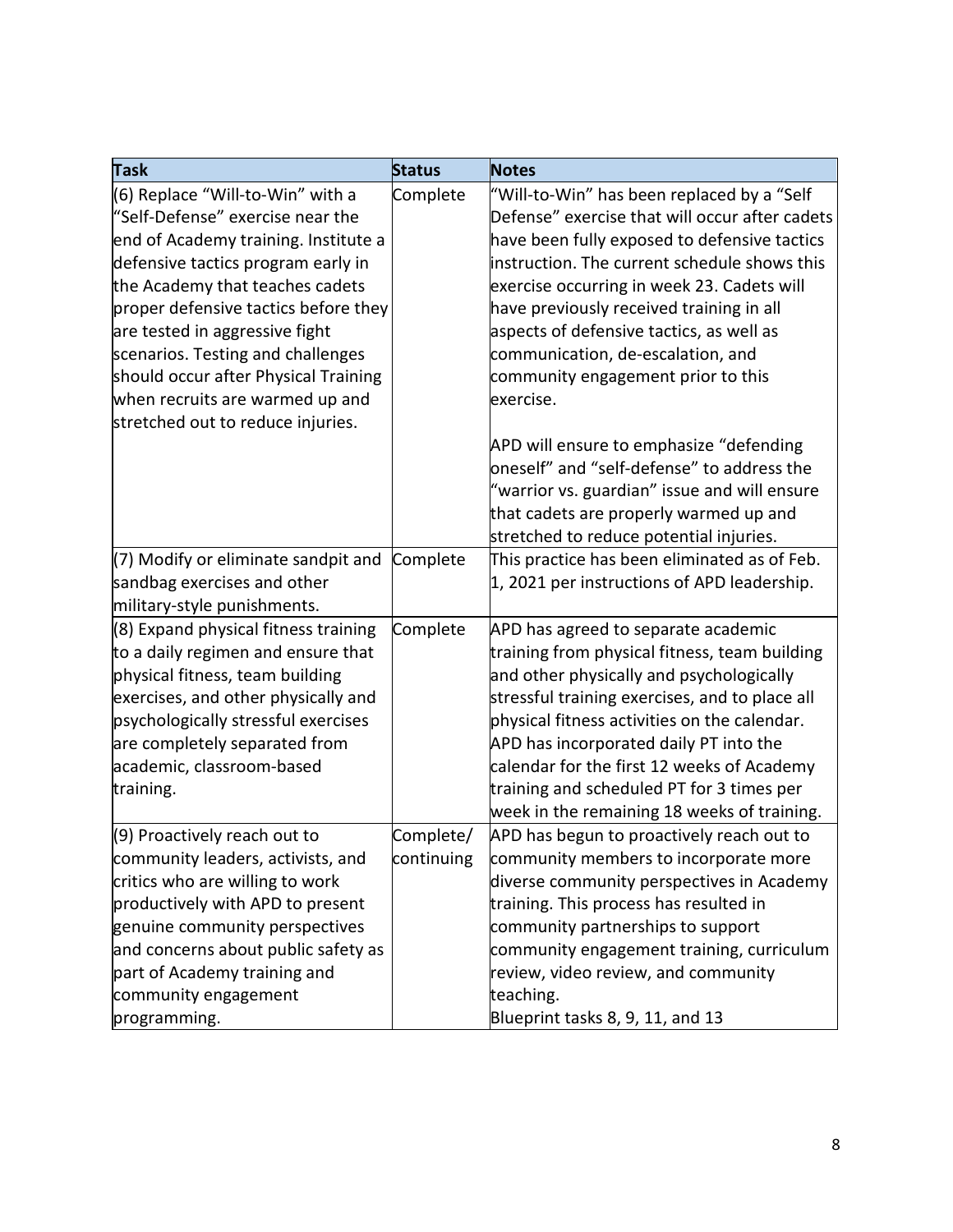| <b>Task</b>                          | <b>Status</b> | <b>Notes</b>                                 |
|--------------------------------------|---------------|----------------------------------------------|
| (10) Ensure "The History of Police   | Ongoing       | Course has been added to the schedule.       |
| and Race in America" course covers   |               | Negotiations are underway with a subject     |
| the content outlined in the OPO-     |               | matter expert to instruct the course.        |
| approved curriculum, and that this   |               |                                              |
| and other DEI-related content is     |               | Blueprint task 4                             |
| reinforced throughout the            |               |                                              |
| Academy.                             |               |                                              |
| (11) Implement additional            | Complete      | APD has added 39 hours of scheduled time to  |
| community outreach and immersion     |               | focus on community engagement                |
| strategies.                          |               | programming, including outside speakers      |
|                                      |               | from community organizations. APD also       |
|                                      |               | plans to have cadets spend time in a pre-    |
|                                      |               | academy environment working directly with    |
|                                      |               | Recruiting and District Representatives in   |
|                                      |               | partnership with community leaders and       |
|                                      |               | organizations.                               |
|                                      |               |                                              |
|                                      |               | Blueprint tasks 8, 9, 11, and 13             |
| $(12)$ Thoroughly review all other   | Continuing    | Several courses have been identified for     |
| DEI-related courses to determine     |               | community teaching, and ACRC has assumed     |
| which courses can be effectively co- |               | review of course to identify additional      |
| taught by an outside civilian or     |               | opportunities for community teaching.        |
| academic content expert with an      |               |                                              |
| APD instructor.                      |               | Blueprint tasks 5 and 19                     |
| (13) Use existing officer base to    | Ongoing       | Three vacant instructor positions have been  |
| temporarily assign diverse officers  |               | posted internally and applications are under |
| of exceptional skills to assist with |               | review.                                      |
| Academy instruction to increase      |               |                                              |
| diversity of Academy staff.          |               |                                              |
| (14) Incorporate anti-racism and     | Complete      | Joyce James Consulting LLC has been          |
| cultural diversity training and      |               | retained to conduct the Groundwater          |
| workshops into the Academy           |               | Analysis workshop with cadets.               |
| curriculum.                          |               |                                              |
|                                      |               | Blueprint task 5                             |
| $(15)$ Reinstitute practice of       | Complete      | Academy interview and survey protocol for    |
| following-up with a cadet who        |               | all separations adopted.                     |
| leaves the Academy for any reason.   |               |                                              |
|                                      |               | Blueprint task 6                             |